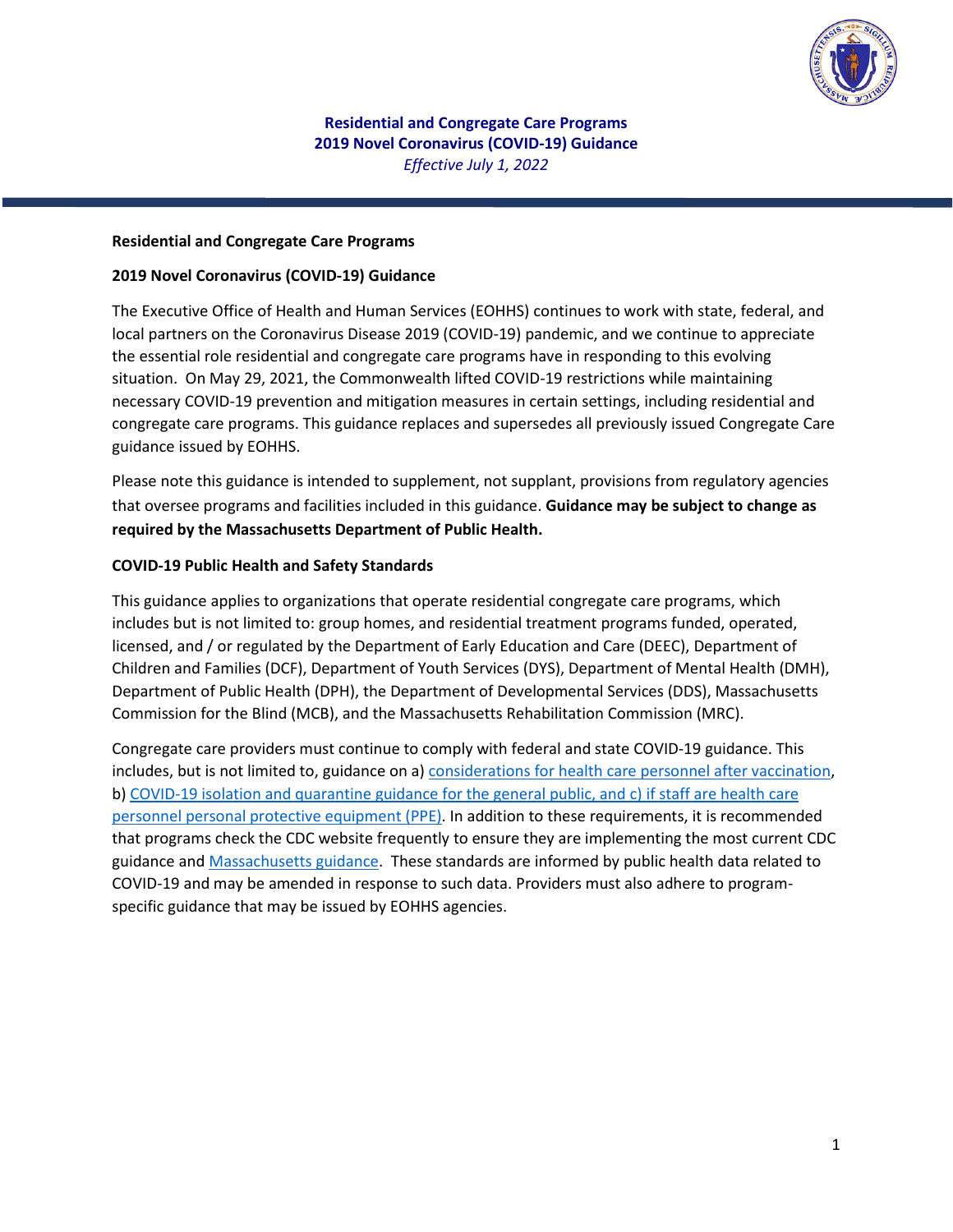## **Protective Measures / Mitigating the Risk of Spreading COVID-19**

### *Masks*

- Masks wearing is optional for all staff and residents, regardless of vaccination status.
- Consistent with **DPH Guidance**, it is strongly recommended that individuals with weakened immune systems or an underlying medical condition wear a mask or face covering when indoors.
- Masks, such as surgical masks, should be offered and provided to all residents, visitors and staff who want them.

If any staff at the congregate care setting are health care personnel then they should follow the DPH [guidance for personal protective equipment \(PPE\).](https://www.mass.gov/info-details/ppe-testing-and-vaccine-supply-resources-during-covid-19#:%7E:text=vaccine%20supplemental%20supplies-,Personal%20Protective%20Equipment%20(PPE)%20during%20COVID%2D19,%2C%20gloves%2C%20and%20eye%20protection.)

## *Visitation*

- Congregate care programs must allow for in-person visitation without arbitrary limits on duration or frequency, which can occur in designated indoor or outdoor visitation space or the resident's room, with the appropriate safety, care, and infection control measures and policies in place.
- A resident may be visited if: the resident has recovered from COVID-19, is not suspected or confirmed to be infected with COVID-19, or the resident is not quarantined and has never tested positive for COVID-19.
- Visitation will be restricted if there is a COVID-19 outbreak at the setting. Programs should follow the guidance issued by their funding and licensing agencies regarding visitation and restrictions of all non-essential personnel [found in the EOHHS Visitation Guidance website.](https://www.mass.gov/info-details/executive-office-of-health-and-human-services-visitation-guidance-during-covid-19)
- Programs should communicate visitation guidelines to families and/or guardians and should continue to augment in-person visitation by supporting families and guardians to visit remotely using technology, including phone and video calls.
- While visitor vaccination can help prevent the spread of COVID-19, visitors **should not be required to be tested or vaccinated (or show proof of such)** as a condition of visitation.
- When visitation guidance is revised by the funding and licensing agencies, the congregate care program should develop and issue communications to all potential visitors, family members, and licensing/and or funding agencies regarding any changes.

#### *Congregate Activities*

• Residents, **regardless of vaccination status**, may participate in congregate activities in the setting so long as they are not exhibiting symptoms consistent with COVID-19, currently isolated or quarantining due to infection or exposure,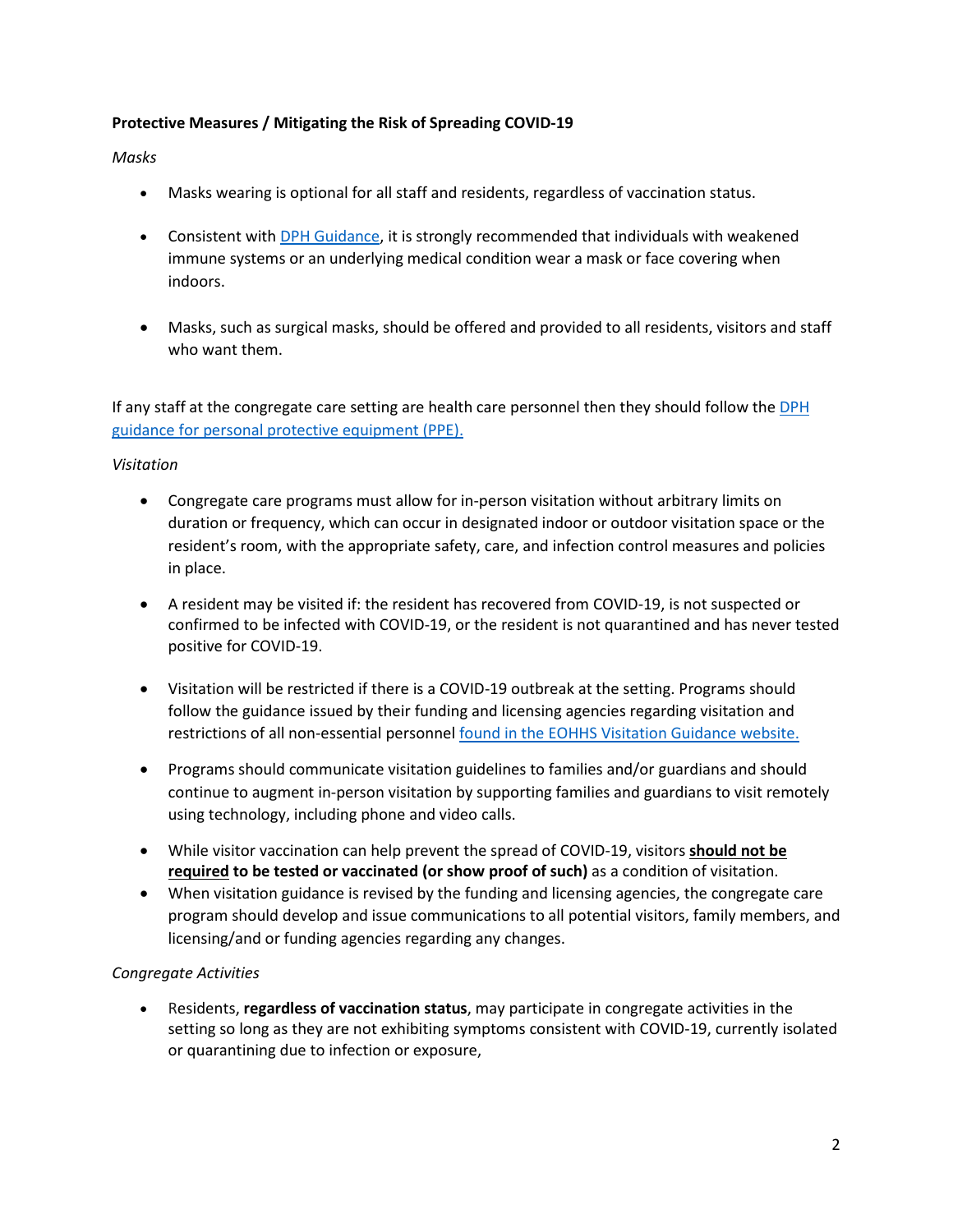• When there is a confirmed COVID-19 positive resident, the setting should discuss the necessary response with the Local Board of Health (LBOH), and contact DPH Epidemiology at 617-983-6800 if any additional support is needed.

# *Screening entrants*

- Settings should direct everyone arriving to the program to self-screen for COVID-19 symptoms or being a close contact (within six feet for 15 minutes or more with a 24 hour time period) to someone who has had COVID-19 within the past 14 days, or a positive COVID-19 test within the past 10 days. This includes posting signage at all entrances for individuals to check for symptoms of COVID-19.
	- o Any visitors wit[h symptoms](https://www.cdc.gov/coronavirus/2019-ncov/symptoms-testing/symptoms.html) of COVID-19 infection, or those who have had close contact with someone with COVID-19 infection in the prior 5 days (regardless of the visitor's vaccination status) will not be permitted to enter. If the visitor had a diagnosis of or exposure to SARS-CoV-2 in the prior 10 days, then they will only be permitted to enter a setting if they do not have any COVID-19 symptoms and are able to wear a facemask at all times.
- To determine when an employee may safely return to the setting following symptoms of COVID-19 infection or close contact, follow th[e DPH COVID-19 Isolation and Quarantine Guidance](https://www.mass.gov/info-details/what-to-do-if-you-have-covid-19-or-have-been-exposed-to-covid-19) for the General Public.

## *Screening current residents*

• Remind residents to self-assess and to report any new respiratory symptoms.

#### *Admitting new residents*

- Effective June 10, 2022, there are no general quarantine requirements for new admissions.
- New admissions should have antigen (i.e. BinaxNOW or Ellume test) or molecular testing performed at admission.
- New admissions should be assessed at least once per day for signs and symptoms of COVID-19 infection, including fever.
- New admissions should not be placed in a room with an individual who is immunocompromised.

#### *Additional Considerations*

• Where there are individuals who are not up-to-date with COVID-19 vaccines, congregate care providers should continue to encourage social distancing through administrative and environmental controls, such as the use of floor markings and signage to promote social distancing and proper hand hygiene.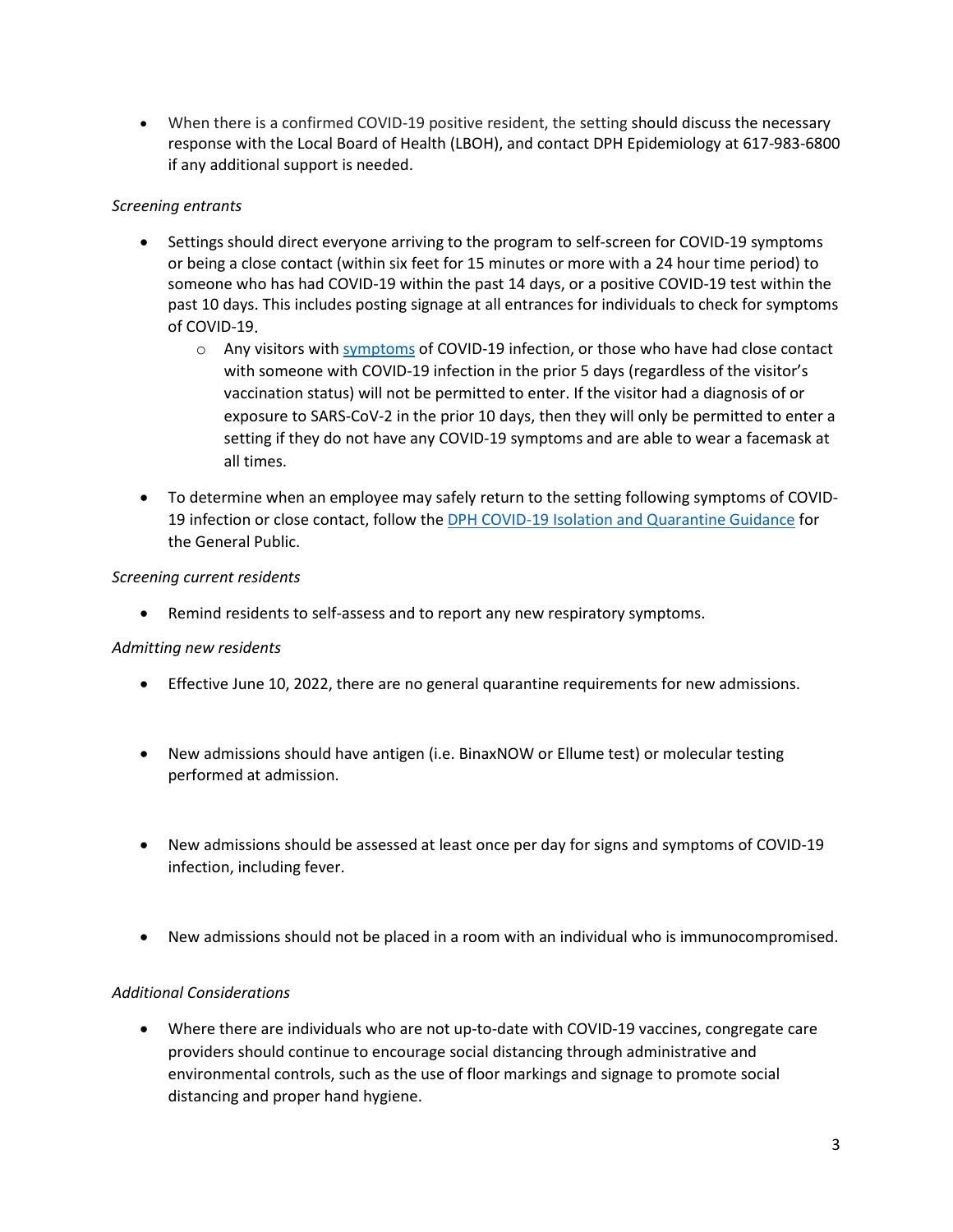- Congregate care providers should demonstrate adherence to [relevant guidelines from DPH and](https://www.mass.gov/info-details/covid-19-prevention-and-treatment)  [CDC](https://www.mass.gov/info-details/covid-19-prevention-and-treatment) regarding infection control and prevention to maintain a safe environment for residents and staff.
- If signs or [symptoms](https://www.cdc.gov/coronavirus/2019-ncov/symptoms-testing/symptoms.html) of COVID-19 infection develop while an individual is on-site, the individual should put on a mask, if they are not wearing one already, and move to an isolated area of the program. Notify the program director immediately.
- Programs should contact any entities that have staff regularly visiting their programs (e.g., contracted/per diem staffing agencies, attorneys, pharmacy delivery organizations, itinerant provider staff, cleaning agencies, etc.) to review and approve their protocols for identifying and preventing the spread of respiratory diseases, including COVID-19.
- If staff experience signs o[r symptoms](https://www.cdc.gov/coronavirus/2019-ncov/symptoms-testing/symptoms.html) of COVID-19 infection while they are working, they should notify the program supervisor and put on a mask.

## **Precautionary Steps to Keep Residents and Staff Healthy**

#### *Reminders for Residents and Staff*

- Use alcohol-based hand sanitizers with at least 60% alcohol often. If alcohol-based hand rub is not available, then wash hands often with soap and water for at least 20 seconds. Wash hands before eating, after going to the bathroom (or changing diapers), coughing, or sneezing.
- Avoid touching eyes, nose, and mouth.
- Cover coughs or sneezes using a tissue or the inside of your elbow (not your hands). Immediately throw the tissue in the trash.
- Stay away from people who are sick and stay home when you feel sick.

#### *Facility Protective Measures*

- Masks, such as surgical masks, should be used by people who sho[w symptoms](https://www.cdc.gov/coronavirus/2019-ncov/symptoms-testing/symptoms.html) of illness to help prevent the spread of the virus.
- Masks, such as surgical masks, should be offered and provided to all staff, residents, and visitors who request them. Congregate care providers should maintain sufficient PPE volume on-hand to align with use as directed in the DPH comprehensive PPE guidance. Staff should not use cloth face coverings, which are not considered PPE. Further information on PPE is include[d here.](#page-7-0)
- Decisions about when to scale back or cancel activities should be made in consultation with your local public health official(s), the licensing agency and/or funding agency, and informed by a review of the COVID-19 situation in your community. Monito[r exposed personnel](#page-5-0) for fever or signs and [symptoms of COVID-19 infection.](https://www.mass.gov/info-details/covid-19-prevention-and-treatment)
- Adhere to reporting protocols to public health authorities.
- Train and educate program personnel about preventing the transmission of respiratory pathogens such as COVID-19.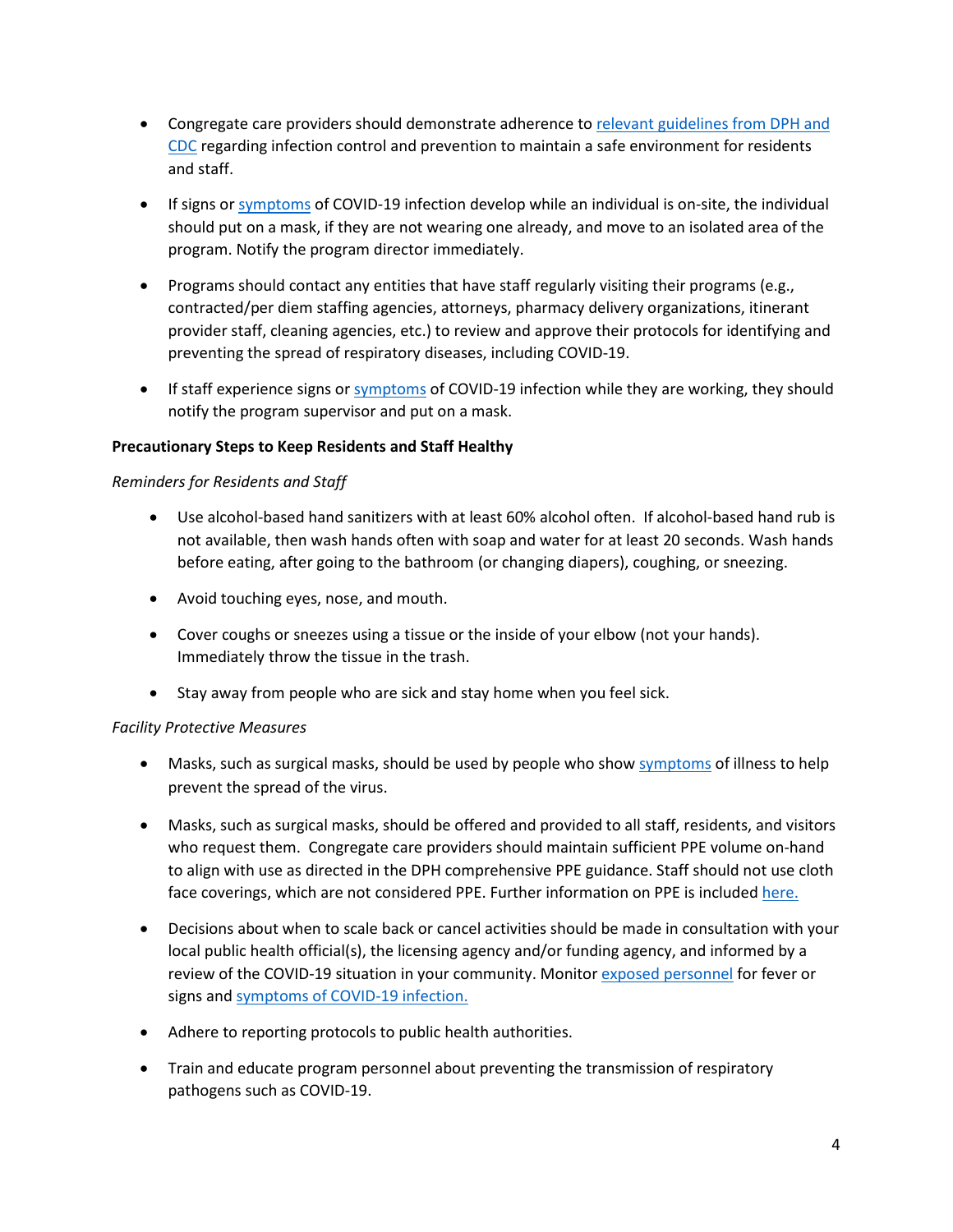## **Cases of COVID-19 in Employees or Residents**

### *Suspected Cases of COVID-19*

Any congregate care program serving a resident with suspected COVID-19 should immediately contact a healthcare provider associated with the facility and the local board of health to review the risk assessment and discuss testing and control measures.

These control measures include the following:

- Provide a mask, such as a surgical mask, for the resident exhibiting symptoms of COVID-19, if they are not already wearing one.
- Isolate the resident in a private room with the door closed, when possible.
	- $\circ$  In the event of concerns relative to self-harm, programs will refer to agency suicide prevention measures and internal safety protocols.
	- o Make considerations for effective communication access.
	- $\circ$  Serve meals to the individual in their room do not allow residents to dine together.
	- $\circ$  If the setting has two or more bathrooms, designate one bathroom for use by the individual with suspected case and the other bathroom for others to use.
- If you are in the same room as the individual, follow the guidelines in the most current [comprehensive PPE guidance,](https://www.mass.gov/info-details/ppe-testing-and-vaccine-supply-resources-during-covid-19) and keep as much distance as possible.
- Ask the individual about [symptoms of COVID-19.](https://www.mass.gov/info-details/about-covid-19)
- If possible, program medical staff should immediately assess the individual using appropriate PPE, if available, or arrange a phone or video call with the individual's health care provider.

If the individual requires immediate medical care, call 911 for an ambulance and inform EMS of the individual's symptoms and concern for COVID-19.

Individuals with confirmed COVID-19 need to be isolated from others for 5 days and continue to wear a mask around others for 5 additional days. Prior to releasing the individual from isolation, it is strongly recommended that a COVID-19 viral test (i.e. BinaxNOW test) be performed and has resulted as negative. If the test is positive, then the individual should remain on isolation precautions until after day 10.

# *Surveillance Testing*

EOHHS issued surveillance testing guidance for organizations that operate residential congregate care programs, veteran's shelters, and residential schools - [EOHHS Congregate Care Surveillance Testing](https://www.mass.gov/media/2325146/download)  [Guidance.](https://www.mass.gov/media/2325146/download)

<span id="page-4-0"></span>*Confirmed Cases of COVID-19*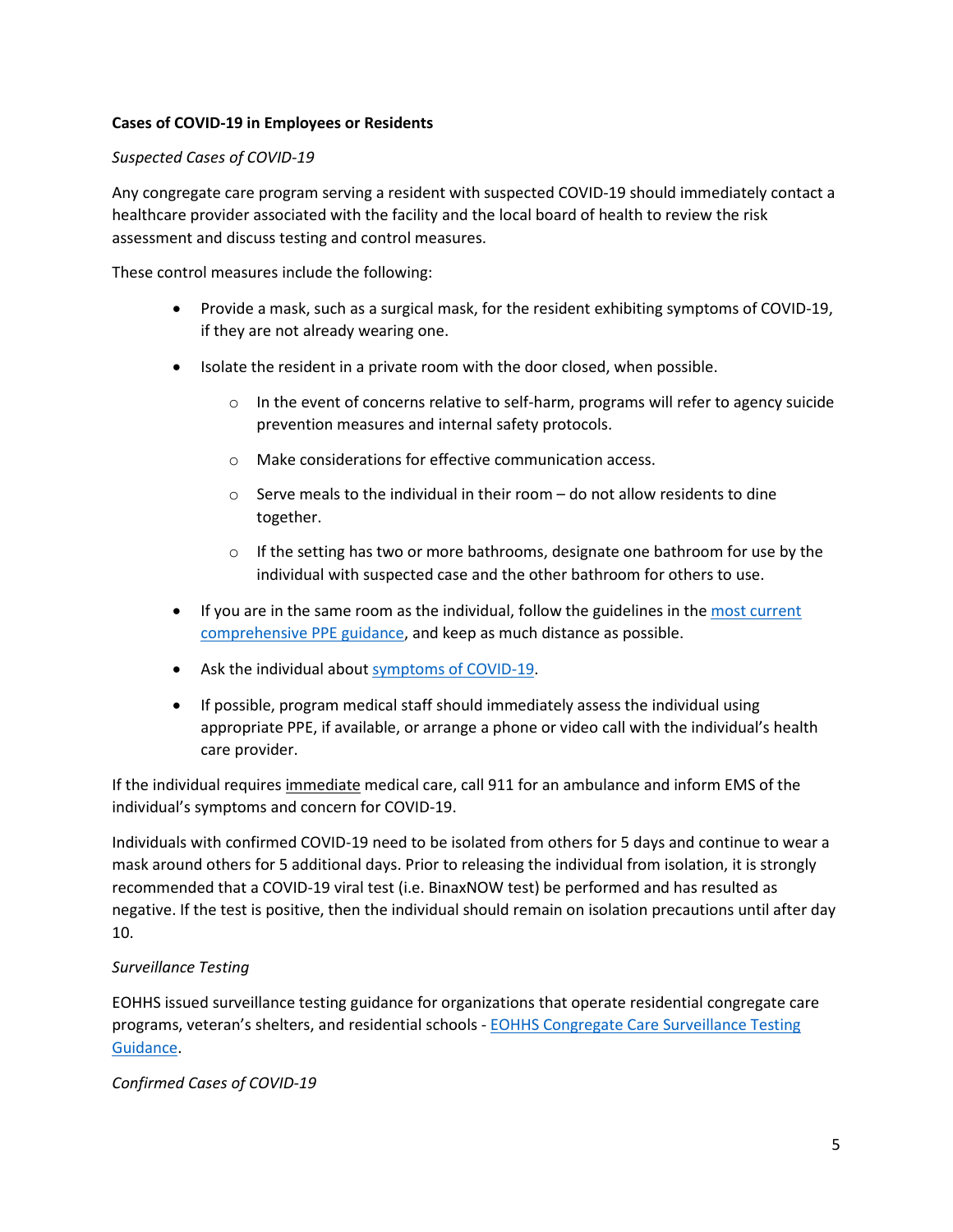Any congregate care program serving a resident with a confirmed case of COVID-19 must follow the [COVID-19 Isolation and Quarantine Guidance](https://www.mass.gov/info-details/what-to-do-if-you-have-covid-19-or-have-been-exposed-to-covid-19) for the General Public and should immediately contact:

- A healthcare provider associated with the facility
- The individual's guardian, as applicable
- The local board of health, or the DPH Epidemiology Line at 617-983-6800 to review the risk assessment and discuss laboratory testing and control measures
- The program's EOHHS licensing and/or funding agency (*se[e Reporting COVID-19 cases\)](#page-5-1)*

# <span id="page-5-0"></span>*COVID-19 Exposures*

An employee or resident who has had close contact (within 6 feet of someone for a cumulative total of 15 minutes or more over a 24-hour period) with an individual who has tested positive for COVID-19 must follow the [COVID-19 Isolation and Quarantine Guidance](https://www.mass.gov/info-details/what-to-do-if-you-have-covid-19-or-have-been-exposed-to-covid-19) for the General Public.

Asymptomatic Health Care Personnel (HCPs), including those congregate care direct care workers who have been designated as HCPs, may continue working with PPE after they have been exposed to a person with a confirmed case of COVID-19 in accordance with the [DPH COVID-19 Isolation and](https://www.mass.gov/info-details/covid-19-isolation-and-quarantine-guidance-for-the-general-public)  [Quarantine Guidance](https://www.mass.gov/info-details/covid-19-isolation-and-quarantine-guidance-for-the-general-public) for the General Public.

- Residents who are up to date with COVID-19 vaccines are not required to [quarantine](https://www.mass.gov/info-details/what-to-do-if-you-have-covid-19-or-have-been-exposed-to-covid-19#if-you-test-positive-for-covid-19-(isolate)-) following a COVID-19 exposure but should wear a mask around others for 10 days<sup>1</sup>.
- Residents who are not up to date with COVID-19 vaccines, are required to quarantine for 5 days and continue to wear a mask around others for an additional 5 days. They may be released from quarantine according to DPH [guidance.](https://www.mass.gov/info-details/what-to-do-if-you-have-covid-19-or-have-been-exposed-to-covid-19#if-you-test-positive-for-covid-19-(isolate)-)
- Individuals are up to date with COVID-19 vaccines when they have received all doses in the primary series and all boosters recommended for them, when eligible<sup>[2](#page-5-3)</sup>.
- The facility does not need to be closed.
- The facility does not need to be deep cleaned at this time.
- If the exposed employee or resident subsequently develops symptoms and tests positive for COVID-19, follow the guidelines unde[r confirmed cases.](#page-4-0)

# *Confirmed Employee Case Outside the Congregate Care Program*

<span id="page-5-1"></span>If an employee tests positive for COVID-19 but was not in the facility while they were symptomatic or in the 48 hours prior illness onset, no additional cleaning and disinfection may be required. To determine when an employee may safely return to the setting, follow the DPH COVID-19 Isolation and Quarantine [Guidance](https://www.mass.gov/info-details/what-to-do-if-you-have-covid-19-or-have-been-exposed-to-covid-19) for the General Public.

<span id="page-5-2"></span> $1$  Individuals who are up to date with COVID-19 vaccines for whom wearing a mask is not practical or possible,

<span id="page-5-3"></span>should quarantine for 10 days following a COVID-19 exposure.<br><sup>2</sup> https://www.cdc.gov/coronavirus/2019-ncov/vaccines/stay-up-to-date.html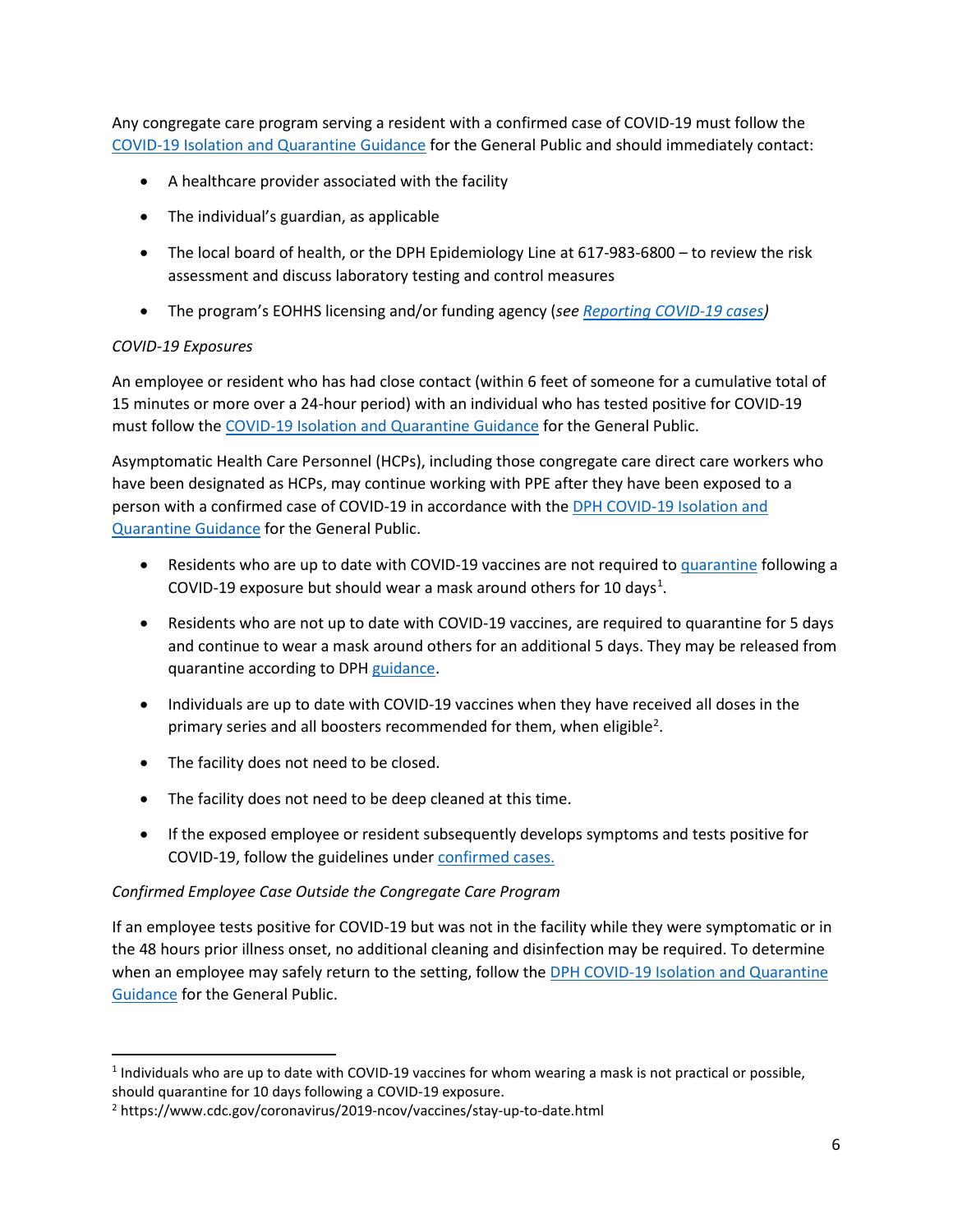### **Reporting COVID-19 Cases**

All confirmed COVID-19 cases associated with a residential or congregate care program should be reported daily to your licensing and/or funding agency and to the local board of health.

Each residential and congregate care program should assign one employee as the Designated Program Lead to report any confirmed COVID-19 cases (in either residents or employees) to your funding agency point of contact. Each funding agency will identify the Agency Point of Contact to whom to report.

## **Reporting Deaths**

Providers should inform their licensing and/or funding agency of the death of any individual or staff with a positive case of COVID-19.

## **Providing Care to Residents**

Residential and congregate care programs face unique considerations when a resident is confirmed to have COVID-19 or has had a COVID-19 exposure.

Those with presumed or confirmed COVID-19 need to be isolated from others for 5 days and continue to wear a mask around others for 5 additional days. Residents who have had a COVID-19 exposure and who are not up to date with COVID-19 vaccines need to quarantine for 5 days and continue to wear a mask around others for an additional 5 days. Consult the DPH Epidemiology Line at 617-983-6800 or local board of health to review the risk assessment and assess whether the residential setting is appropriate for care.

- This includes whether the resident is stable enough to receive care at the setting, appropriate caregivers are available, and there is a separate bedroom where the resident can recover in without sharing immediate space with others.
- Those caring for a resident with COVID-19 must have access to appropriate, recommended personal protective equipment, and must be capable of adhering to precautions such as hand hygiene.
- If other residents are at increased risk of complications from COVID-19 infection (such as people who are immunocompromised), home care may not be appropriate.

If the resident will be cared for within the facility:

- Other residents should stay in another room or be separated from the resident as much as possible.
- Other residents should use a separate bedroom and bathroom, if available.
- Prohibit any visitors who do not have an essential need to be in the setting.
- Other residents and staff should wear a mask, unless wearing a mask causes risk to the individual, such as trouble breathing.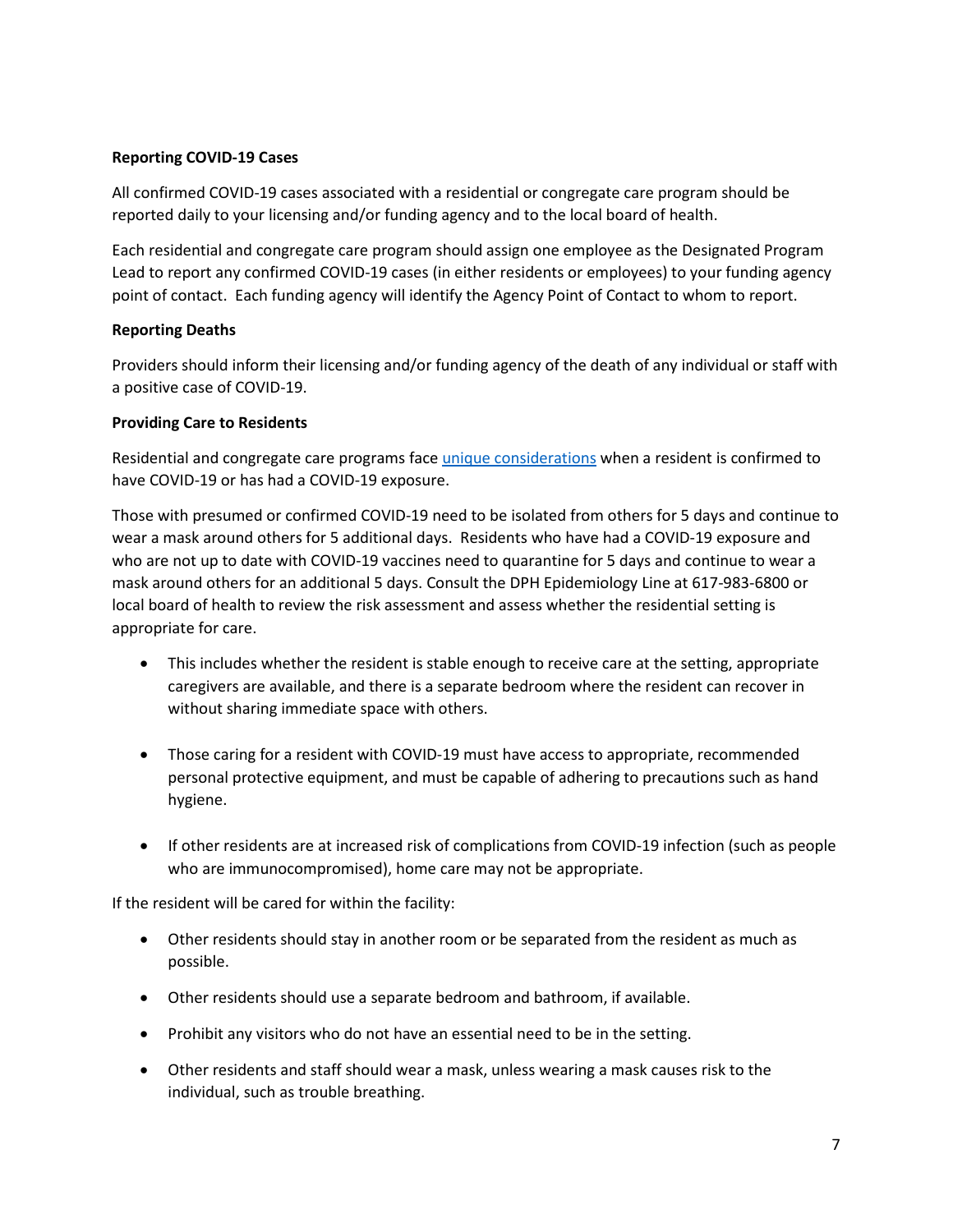• Clean all "high-touch" surfaces within the facility every day.

# *Resident Care*

- Make sure any assigned caregivers understand and can help the resident follow their healthcare provider's instructions for medications and care.
- Help the resident with basic needs and provide support, as needed, for getting groceries, prescriptions, and other personal needs.
- The resident should wear a mask around other people unless the resident is not able to wear a mask (for example, because it causes trouble breathing).
- Avoid sharing personal items with the resident. After the resident uses items, wash them thoroughly.
- Follow the guidelines in the cleaning section of this guidance regarding cleaning procedures of a resident's space.
- Additional information on infection control and risk mitigation can be found in the CDC's Implementing Home Care Guidelines.

# <span id="page-7-0"></span>**Cleaning**

Congregate care providers should have an established plan for thorough cleaning and disinfection of all areas as consistent with CDC guidance.

The precautions that congregate care programs have in place to prevent the spread of germs can help protect against COVID-19. Congregate care programs should increase the frequency of their regular cleaning and disinfection program, including having an established plan for thorough cleaning and disinfection of all areas as consistent with CDC guidance.

- When a program resident is discharged or leaves the program permanently, their room should be cleaned and disinfected in preparation for the next resident.
- If a resident leaves the setting or facility to go to the hospital, their room, bathroom, and any other space they use, as well as items such as communication devices, should be cleaned and disinfected prior to their return.

#### *Cleaning After Someone Has Been Sick*

A cleaning and disinfection of a facility may be required if an employee or resident is confirmed to have COVID-19 and was present in the facility while they were infectious.

# **Monitoring staff emotional health**

Emotional reactions to stressful situations such as new viruses are expected. Remind staff that feeling sad, anxious, overwhelmed, having trouble sleeping, or other symptoms of distress are normal.